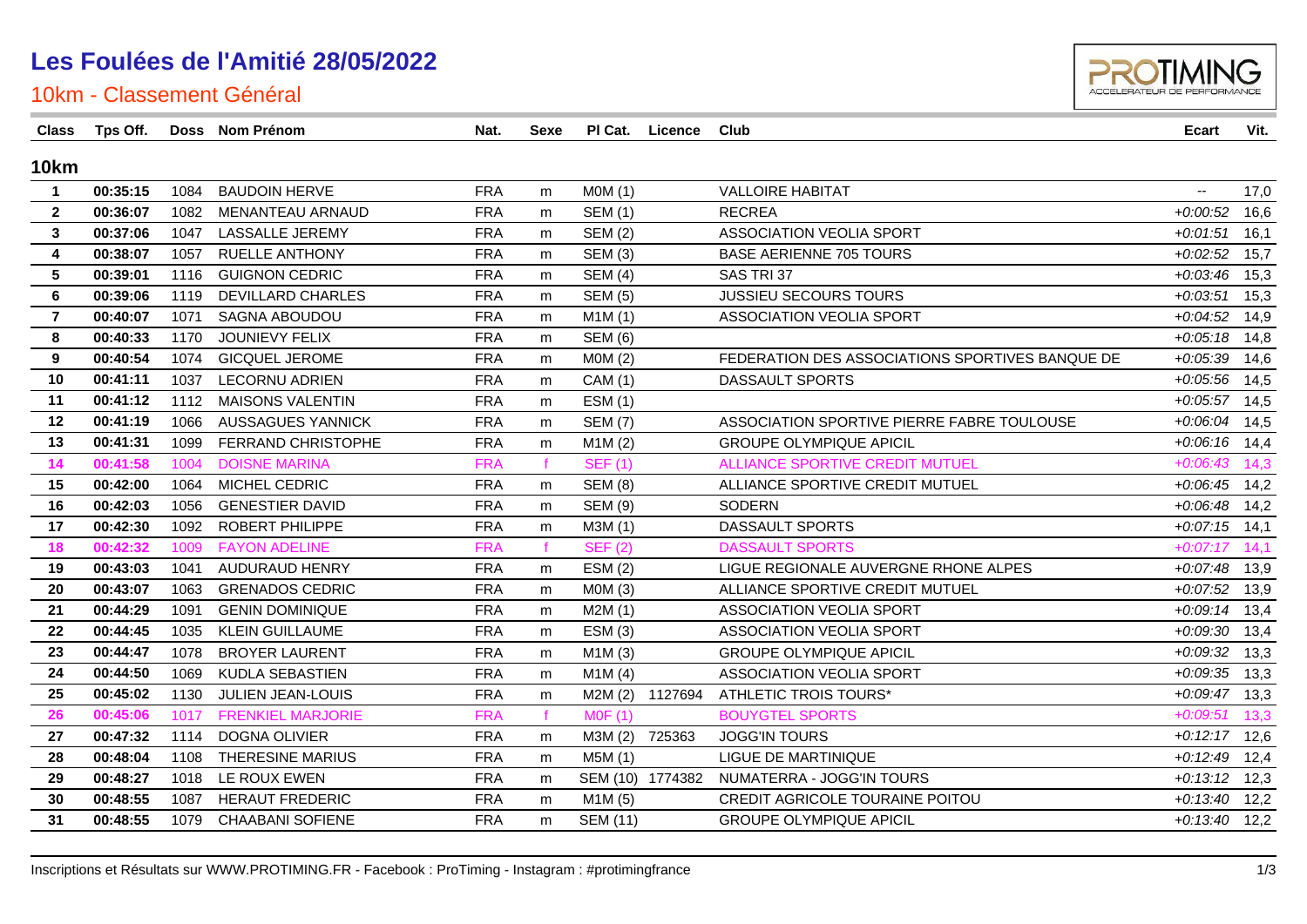

| <b>Class</b> | Tps Off. |      | Doss Nom Prénom              | Nat.       | Sexe         |                 | PI Cat. Licence | Club                                            | <b>Ecart</b>    | Vit. |
|--------------|----------|------|------------------------------|------------|--------------|-----------------|-----------------|-------------------------------------------------|-----------------|------|
| 32           | 00:48:55 | 1098 | <b>BIDAUD CHRISTIAN</b>      | <b>FRA</b> | m            | M1M (6)         |                 | <b>GROUPE OLYMPIQUE APICIL</b>                  | $+0:13:40$ 12,2 |      |
| 33           | 00:48:59 | 1016 | <b>BARRETEAU EVELYNE</b>     | <b>FRA</b> |              | MOF(2)          |                 | <b>ASSOCIATION VEOLIA SPORT</b>                 | $+0:13:44$      | 12,2 |
| 34           | 00:49:11 | 1052 | FERREC JEAN FRANCOIS         | <b>FRA</b> | m            | <b>SEM (12)</b> |                 | <b>GROUPE OLYMPIQUE APICIL</b>                  | $+0.13.56$      | 12,2 |
| 35           | 00:49:17 | 1042 | <b>MERCIER TOM</b>           | <b>FRA</b> | m            | <b>BEM (1)</b>  |                 | LIGUE REGIONALE AUVERGNE RHONE ALPES            | $+0.14:02$      | 12,1 |
| 36           | 00:49:25 | 1006 | <b>DESOEUVRE TIPHANIE</b>    | <b>FRA</b> | $\mathbf{f}$ | <b>SEF (3)</b>  |                 | <b>ASSOCIATION VEOLIA SPORT</b>                 | $+0:14:10$      | 12,1 |
| 37           | 00:50:04 | 1060 | LE LABOUSSE ADRIEN           | <b>FRA</b> | m            | MOM(4)          |                 | AS BPCE SI                                      | $+0:14:49$ 11,9 |      |
| 38           | 00:50:16 | 1061 | <b>VERCRUYCE ROMAIN</b>      | <b>FRA</b> | m            | <b>SEM (13)</b> |                 | AS BPCE SI                                      | $+0:15:01$ 11,9 |      |
| 39           | 00:50:46 | 1103 | <b>FIBLEUIL YVON</b>         | <b>FRA</b> | m            | M3M (3)         |                 | LIGUE DE MARTINIQUE                             | $+0:15:31$ 11,8 |      |
| 40           | 00:50:49 | 1118 | <b>HAMOIR PIERRE</b>         | <b>FRA</b> | m            | CAM (2)         |                 | <b>BOUYGTEL SPORTS</b>                          | $+0:15:34$ 11,8 |      |
| 41           | 00:51:10 | 1033 | <b>ROCHE IRENE</b>           | <b>FRA</b> | $\mathbf{f}$ | M3F (1)         |                 | <b>GROUPE OLYMPIQUE APICIL</b>                  | $+0:15:55$      | 11,7 |
| 42           | 00:51:24 | 1110 | DE LA BLANCHARDIERE GEOFFROY | <b>FRA</b> | m            | ESM(4)          |                 | <b>BOUYGTEL SPORTS</b>                          | $+0:16:09$ 11,6 |      |
| 43           | 00:51:35 | 1044 | <b>BAHRI SKANDER</b>         | <b>FRA</b> | m            | <b>SEM (14)</b> |                 | AS BPCE SI                                      | $+0:16:20$ 11,6 |      |
| 44           | 00:51:37 | 1001 | <b>COURTIN JUSTINE</b>       | <b>FRA</b> |              | EST(1)          |                 | <b>ASSOCIATION VEOLIA SPORT</b>                 | $+0:16:22$      | 11,6 |
| 45           | 00:52:36 | 1003 | <b>RENARD CAMILLE</b>        | <b>FRA</b> |              | JUF(1)          |                 | <b>SPORTS AU BARREAU</b>                        | $+0:17:21$      | 11,4 |
| 46           | 00:52:36 | 1168 | <b>SOLTANI MOHAMED</b>       | <b>FRA</b> | m            | <b>SEM (15)</b> |                 |                                                 | $+0:17:21$      | 11,4 |
| 47           | 00:52:36 | 1167 | <b>SOLTANI FILS</b>          | <b>FRA</b> | m            | MIM(1)          |                 |                                                 | $+0:17:21$      | 11,4 |
| 48           | 00:52:39 | 1039 | <b>BROISIN JORDAN</b>        | <b>FRA</b> | m            | ESM(5)          |                 | <b>GROUPE OLYMPIQUE APICIL</b>                  | $+0:17:24$ 11,3 |      |
| 49           | 00:54:10 | 1072 | <b>LAIEB HAOUASS</b>         | <b>FRA</b> | m            | M1M(7)          |                 | <b>BOUYGTEL SPORTS</b>                          | $+0:18:55$ 11,0 |      |
| 50           | 00:54:19 | 1106 | <b>GIMENEZ ALAIN</b>         | <b>FRA</b> | m            | M3M (4)         |                 | AS BPCE SI                                      | $+0:19:04$ 11,0 |      |
| 51           | 00:54:23 | 1014 | <b>BLONDEAU AGNES</b>        | <b>FRA</b> |              | <b>SEF (4)</b>  |                 | CREDIT AGRICOLE TOURAINE POITOU                 | $+0:19:08$      | 11,0 |
| 52           | 00:54:54 | 1070 | PARASSOURAMIN-LATCHIMY       | <b>FRA</b> | m            | M0M (5)         |                 | ASSOCIATION VEOLIA SPORT                        | $+0:19:39$ 10,9 |      |
| 53           | 00:55:16 | 1019 | <b>BONNETERRE ESTELLE</b>    | <b>FRA</b> |              | MOF(3)          |                 | FEDERATION DES ASSOCIATIONS SPORTIVES BANQUE DE | $+0.20:01$      | 10,8 |
| 54           | 00:55:36 | 1031 | <b>DELAGE CAROLE</b>         | <b>FRA</b> |              | M2F(1)          |                 | <b>BANQUE POPULAIRE VAL DE FRANCE</b>           | $+0:20:21$      | 10,7 |
| 55           | 00:55:54 | 1008 | <b>SAUZEDE MARION</b>        | <b>FRA</b> |              | <b>SEF (5)</b>  |                 | <b>ASSOCIATION VEOLIA SPORT</b>                 | $+0.20.39$      | 10,7 |
| 56           | 00:56:07 | 1032 | <b>JEANNE CHRISTINE</b>      | <b>FRA</b> |              | M3F (2)         |                 | FEDERATION DES ASSOCIATIONS SPORTIVES BANQUE DE | $+0:20:52$      | 10,6 |
| 57           | 00:56:16 | 1075 | JAGANARDINPOULLE KRICHNA     | <b>FRA</b> | m            | M1M(8)          |                 | FEDERATION DES ASSOCIATIONS SPORTIVES BANQUE DE | $+0.21:01$      | 10,6 |
| 58           | 00:56:44 | 1097 | <b>BELIN PIERRE</b>          | <b>FRA</b> | m            | M1M (9)         |                 | <b>GROUPE OLYMPIQUE APICIL</b>                  | $+0.21.29$ 10,5 |      |
| 59           | 00:56:54 | 1023 | <b>SCHLEIFER MAGALY</b>      | <b>FRA</b> | $\mathbf{f}$ | <b>SEF (6)</b>  |                 | FEDERATION DES ASSOCIATIONS SPORTIVES BANQUE DE | $+0:21:39$      | 10,5 |
| 60           | 00:57:23 | 1085 | <b>BERNARD AYMERIC</b>       | <b>FRA</b> | m            | MOM(6)          |                 | <b>VALLOIRE HABITAT</b>                         | $+0.22:08$      | 10,4 |
| 61           | 00:58:56 | 1113 | <b>GUILLOU CHRISTOPHE</b>    | <b>FRA</b> | m            | M1M (10)        |                 | AS BPCE SI                                      | $+0.23:41$ 10,1 |      |
| 62           | 00:59:22 | 1022 | <b>PROU HELENE</b>           | <b>FRA</b> |              | MOF(4)          |                 | FEDERATION DES ASSOCIATIONS SPORTIVES BANQUE DE | $+0:24:07$      | 10,1 |
| 63           | 01:01:28 | 1029 | PONS-RAMELLS CHRISTELLE      | <b>FRA</b> |              | M2F (2)         |                 | FEDERATION DES ASSOCIATIONS SPORTIVES BANQUE DE | $+0.26:13$      | 9,7  |
| 64           | 01:01:48 | 1028 | <b>PASQUIER ISABELLE</b>     | <b>FRA</b> |              | M3F (3)         |                 | FEDERATION DES ASSOCIATIONS SPORTIVES BANQUE DE | $+0.26.33$ 9,7  |      |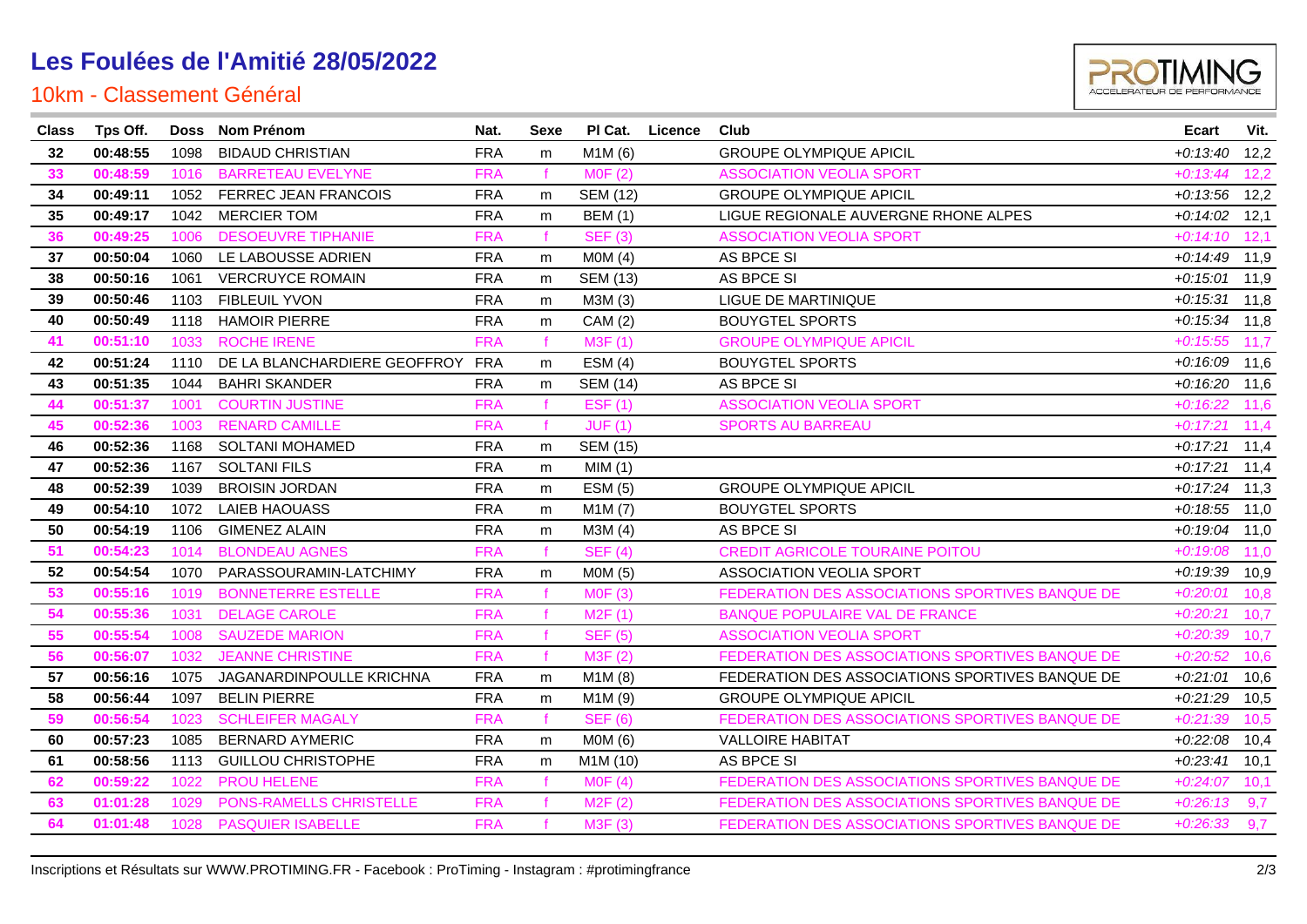

| <b>Class</b> | Tps Off. |       | Doss Nom Prénom           | Nat.       | Sexe | PI Cat.        | Licence | Club                                            | Ecart      | Vit. |
|--------------|----------|-------|---------------------------|------------|------|----------------|---------|-------------------------------------------------|------------|------|
| 65           | 01:01:48 | 1102  | <b>FIBLEUIL FRANTZ</b>    | <b>FRA</b> | m    | M2M (3)        |         | LIGUE DE MARTINIQUE                             | $+0.26.33$ | 9.7  |
| 66           | 01:02:08 | 1067  | <b>CHAPPERT STEPHANE</b>  | <b>FRA</b> | m    | MOM(7)         |         | ASSOCIATION SPORTIVE PIERRE FABRE TOULOUSE      | $+0.26.53$ | 9.6  |
| 67           | 01:02:24 | 1129. | <b>GODFROI NATHALIE</b>   | <b>FRA</b> |      | M1F(1)         |         |                                                 | $+0.27:09$ | 9,6  |
| 68           | 01:03:41 | 1169  | <b>FOSS OLIVER</b>        | <b>FRA</b> | m    | SEM (16)       |         |                                                 | +0:28:26   | 9,4  |
| 69           | 01:04:12 | 1011  | <b>SY ROXANE</b>          | <b>FRA</b> |      | <b>SEF (7)</b> |         | FEDERATION DES ASSOCIATIONS SPORTIVES BANQUE DE | $+0.28:57$ | 9,3  |
| 70           | 01:04:12 | 1095  | ROSELIER PHILIPPE         | <b>FRA</b> | m    | M2M(4)         |         | FEDERATION DES ASSOCIATIONS SPORTIVES BANQUE DE | $+0.28:57$ | 9,3  |
| 71           | 01:04:28 | 1048  | <b>MAERTEN FLORENT</b>    | <b>FRA</b> | m    | SEM (17)       |         | <b>BOUYGTEL SPORTS</b>                          | $+0.29:13$ | 9,3  |
| 72           | 01:05:01 | 1115  | <b>KAEDBEY ROUBA</b>      | LBN        |      | EST(2)         |         |                                                 | $+0.29:46$ | 9,2  |
| 73           | 01:05:37 | 1107  | ROMAGNE RAYMOND           | <b>FRA</b> | m    | M4M (1)        |         | LIGUE DE MARTINIQUE                             | +0:30:22   | 9,1  |
| 74           | 01:11:57 | 1073  | <b>GARRIDO CHRISTOPHE</b> | <b>FRA</b> | m    | M1M (11)       |         | FEDERATION DES ASSOCIATIONS SPORTIVES BANQUE DE | $+0.36.42$ | 8,3  |
| 75           | 01:11:57 | 1020  | <b>GARRIDO MAGALI</b>     | <b>FRA</b> |      | MOF(5)         |         | FEDERATION DES ASSOCIATIONS SPORTIVES BANQUE DE | $+0.36:42$ | 8,3  |
| 76           | 01:14:17 | 1030  | <b>BROLLET ODILE</b>      | <b>FRA</b> |      | M2F(3)         |         | <b>LIGUE DE MARTINIQUE</b>                      | $+0.39:02$ | 8,0  |
| 77           | 01:18:58 | 1111  | <b>MANDRY ALEXIS</b>      | <b>FRA</b> | m    | MOM(8)         |         | <b>BOUYGTEL SPORTS</b>                          | $+0.43.43$ | 7.5  |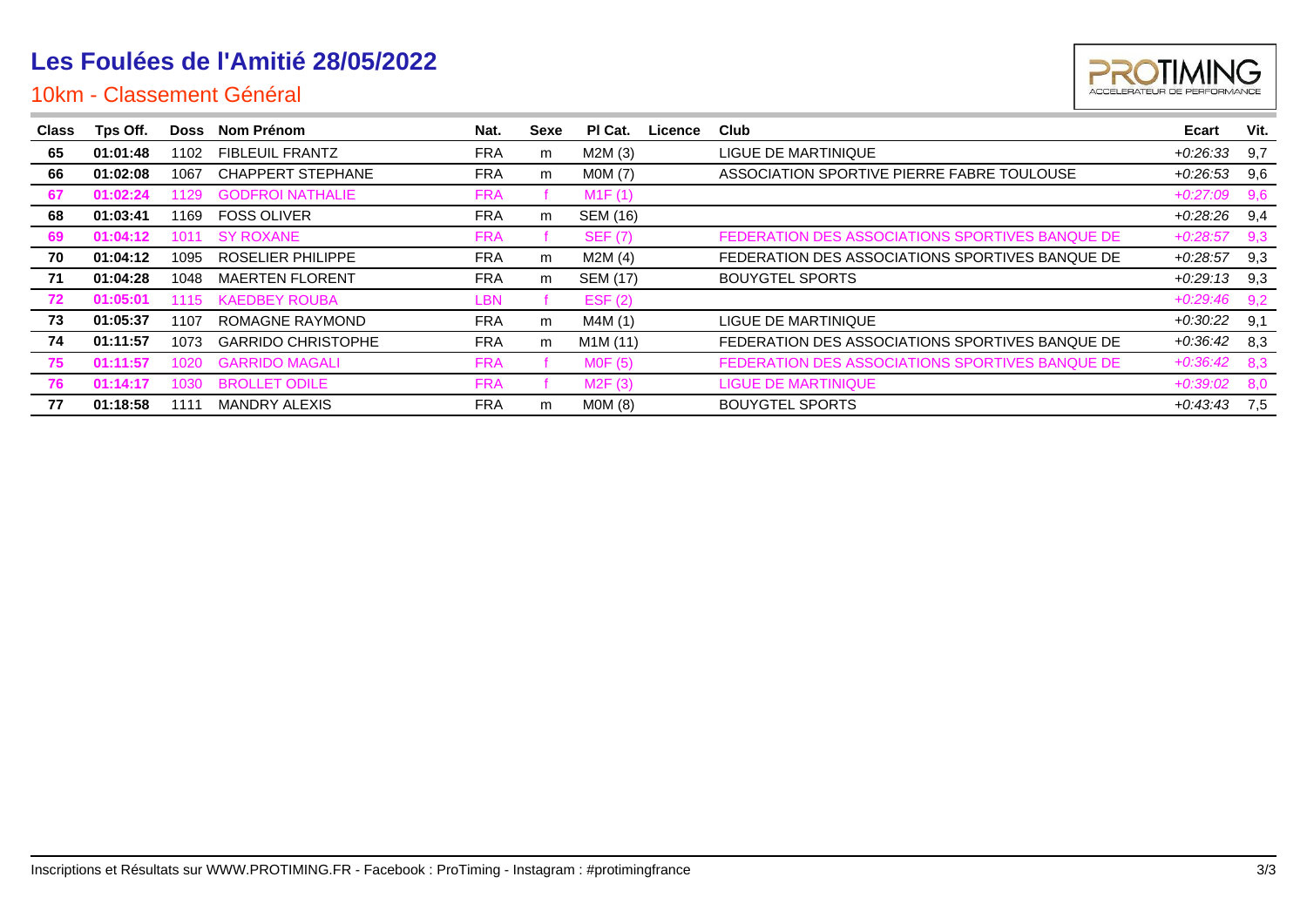

| <b>Class</b>    | Tps Off. |     | Doss Nom Prénom          | Nat.       | <b>Sexe</b>  |                 | PI Cat. Licence | Club                                            | <b>Ecart</b>             | Vit. |
|-----------------|----------|-----|--------------------------|------------|--------------|-----------------|-----------------|-------------------------------------------------|--------------------------|------|
| 5km             |          |     |                          |            |              |                 |                 |                                                 |                          |      |
| $\overline{1}$  | 00:17:55 | 177 | <b>GUITON YOANN</b>      | <b>FRA</b> | m            | <b>SEM (1)</b>  |                 |                                                 | $\overline{\phantom{a}}$ | 16,7 |
| $\overline{2}$  | 00:18:14 | 48  | <b>RUBINI QUENTIN</b>    | <b>FRA</b> | m            | <b>ESM (1)</b>  |                 | AS BPCE SI                                      | $+0:00:19$               | 16,4 |
| $\mathbf{3}$    | 00:18:26 | 161 | PENIN ANTOINE            | <b>FRA</b> | m            | JUM(1)          |                 |                                                 | $+0.00.31$               | 16,2 |
| 4               | 00:18:40 | 50  | <b>CUILLERIER TEDDY</b>  | <b>FRA</b> | m            | ESM(2)          |                 | ASSOCIATION VEOLIA SPORT                        | $+0.00:45$               | 16,0 |
| $5\overline{)}$ | 00:19:10 | 84  | <b>GARCIA THOMAS</b>     | <b>FRA</b> | m            | <b>SEM (2)</b>  |                 | FEDERATION DES ASSOCIATIONS SPORTIVES BANQUE DE | $+0.01:15$               | 15,6 |
| 6               | 00:19:34 | 63  | <b>MAROT ANTOINE</b>     | <b>FRA</b> | m            | CAM (1)         |                 | BANQUE POPULAIRE VAL DE FRANCE                  | $+0.01.39$ 15,3          |      |
| $\overline{7}$  | 00:20:10 | 172 | <b>COTHENET MARLENE</b>  | <b>FRA</b> |              | <b>SEF (1)</b>  |                 | <b>ASSOCIATION VEOLIA SPORT</b>                 | $+0.02:15$               | 14,8 |
| 8               | 00:20:39 | 70  | <b>CREQUY THOMAS</b>     | <b>FRA</b> | m            | <b>SEM (3)</b>  |                 | ASSOCIATION VEOLIA SPORT                        | $+0.02:44$ 14,5          |      |
| 9               | 00:20:42 | 175 | DURAND HUGO              | <b>FRA</b> | m            | POM (1) 1615779 |                 | <b>SEPAB</b>                                    | $+0.02:47$ 14,5          |      |
| 10              | 00:20:51 | 96  | SEVINGUE STEPHANE        | <b>FRA</b> | m            | <b>SEM (4)</b>  |                 | <b>UMANIS</b>                                   | $+0.02:56$               | 14,3 |
| 11              | 00:21:39 | 127 | <b>EVAIN WILFRIED</b>    | <b>FRA</b> | m            | <b>SEM (5)</b>  |                 | FEDERATION DES ASSOCIATIONS SPORTIVES BANQUE DE | $+0.03:44$               | 13,8 |
| 12              | 00:21:42 | 174 | RATTIER DAMIEN           | <b>FRA</b> | m            | <b>SEM (6)</b>  |                 |                                                 | $+0.03:47$ 13,8          |      |
| 13              | 00:22:07 | 82  | <b>ASCHERI GUILLAUME</b> | <b>FRA</b> | m            | <b>SEM (7)</b>  |                 | DASSAULT SPORTS                                 | $+0.04:12$ 13,5          |      |
| 14              | 00:22:32 | 163 | <b>DANRE BENOIT</b>      | <b>FRA</b> | m            | M2M(1)          |                 |                                                 | $+0.04.37$ 13,3          |      |
| 15              | 00:23:28 | 160 | <b>DUROS PASCAL</b>      | <b>FRA</b> | m            | M2M(2)          |                 |                                                 | $+0.05:33$ 12,7          |      |
| 16              | 00:23:38 | 26  | <b>FIGUES JESSICA</b>    | <b>FRA</b> |              | <b>SEF (2)</b>  |                 | <b>ASSOCIATION VEOLIA SPORT</b>                 | $+0.05:43$               | 12,6 |
| 17              | 00:25:17 | 124 | CHABAULT OLIVIER         | <b>FRA</b> | m            | <b>SEM (8)</b>  |                 | FEDERATION DES ASSOCIATIONS SPORTIVES BANQUE DE | $+0.07:22$ 11,8          |      |
| 18              | 00:25:32 | 147 | <b>JOZY YVES</b>         | <b>FRA</b> | m            | M2M(3)          |                 | <b>GROUPE OLYMPIQUE APICIL</b>                  | $+0.07.37$ 11,7          |      |
| 19              | 00:26:16 | 3   | <b>BESOZZI OCEANA</b>    | <b>FRA</b> | $\mathbf{f}$ | JUF(1)          |                 | <b>ASSOCIATION VEOLIA SPORT</b>                 | $+0.08:21$               | 11,4 |
| 20              | 00:26:25 | 133 | <b>ISNARD JULIEN</b>     | <b>FRA</b> | m            | <b>SEM (9)</b>  |                 | <b>GROUPE OLYMPIQUE APICIL</b>                  | $+0.08.30$ 11,3          |      |
| 21              | 00:26:35 | 85  | <b>BRIER RADOUANE</b>    | <b>FRA</b> | m            | <b>SEM (10)</b> |                 | <b>GROUPE OLYMPIQUE APICIL</b>                  | $+0.08:40$ 11,2          |      |
| 22              | 00:26:35 | 91  | <b>BERNARD FREDERIC</b>  | <b>FRA</b> | m            | <b>SEM (11)</b> |                 | <b>SODERN</b>                                   | $+0.08:40$ 11,2          |      |
| 23              | 00:26:45 | 65  | <b>COBIGO GAETAN</b>     | <b>FRA</b> | m            | JUM(2)          |                 | <b>US FAIVELEY</b>                              | $+0.08:50$ 11,2          |      |
| 24              | 00:26:57 | 130 | SOUALAH KARIM            | <b>FRA</b> | m            | <b>SEM (12)</b> |                 | FEDERATION DES ASSOCIATIONS SPORTIVES BANQUE DE | $+0.09.02$ 11,1          |      |
| 25              | 00:26:59 | 165 | VARENNE DOMINIQUE-YVES   | <b>FRA</b> | m            | M4M (1) T240674 |                 | SAINT-DOULCHARD RUNNING                         | $+0.09.04$ 11,1          |      |
| 26              | 00:28:30 | 81  | <b>RAYNAUD TONY</b>      | <b>FRA</b> | m            | <b>SEM (13)</b> |                 | <b>BOUYGTEL SPORTS</b>                          | $+0:10:35$ 10,5          |      |
| 27              | 00:29:01 | 12  | <b>COURJARET MAIA</b>    | <b>FRA</b> |              | <b>SEF (3)</b>  |                 | <b>BOUYGTEL SPORTS</b>                          | $+0:11:06$               | 10,3 |
| 28              | 00:29:07 | 98  | DE GOUVEIA MICHEL        | <b>FRA</b> | m            | MOM(1)          |                 | AS BPCE SI                                      | $+0:11:12$ 10,3          |      |
| 29              | 00:29:28 | 93  | <b>RENAULT FRANCOIS</b>  | <b>FRA</b> | m            | <b>SEM (14)</b> |                 | CREDIT AGRICOLE TOURAINE POITOU                 | $+0:11:33$               | 10,1 |
| 30              | 00:29:29 | 80  | <b>LEYRIT NICOLAS</b>    | <b>FRA</b> | m            | <b>SEM (15)</b> |                 | <b>BOUYGTEL SPORTS</b>                          | $+0:11:34$ 10,1          |      |
| 31              | 00:29:29 | 179 | <b>DELGA AMELIE</b>      | <b>FRA</b> |              | <b>SEF (4)</b>  |                 |                                                 | $+0:11:34$ 10,1          |      |